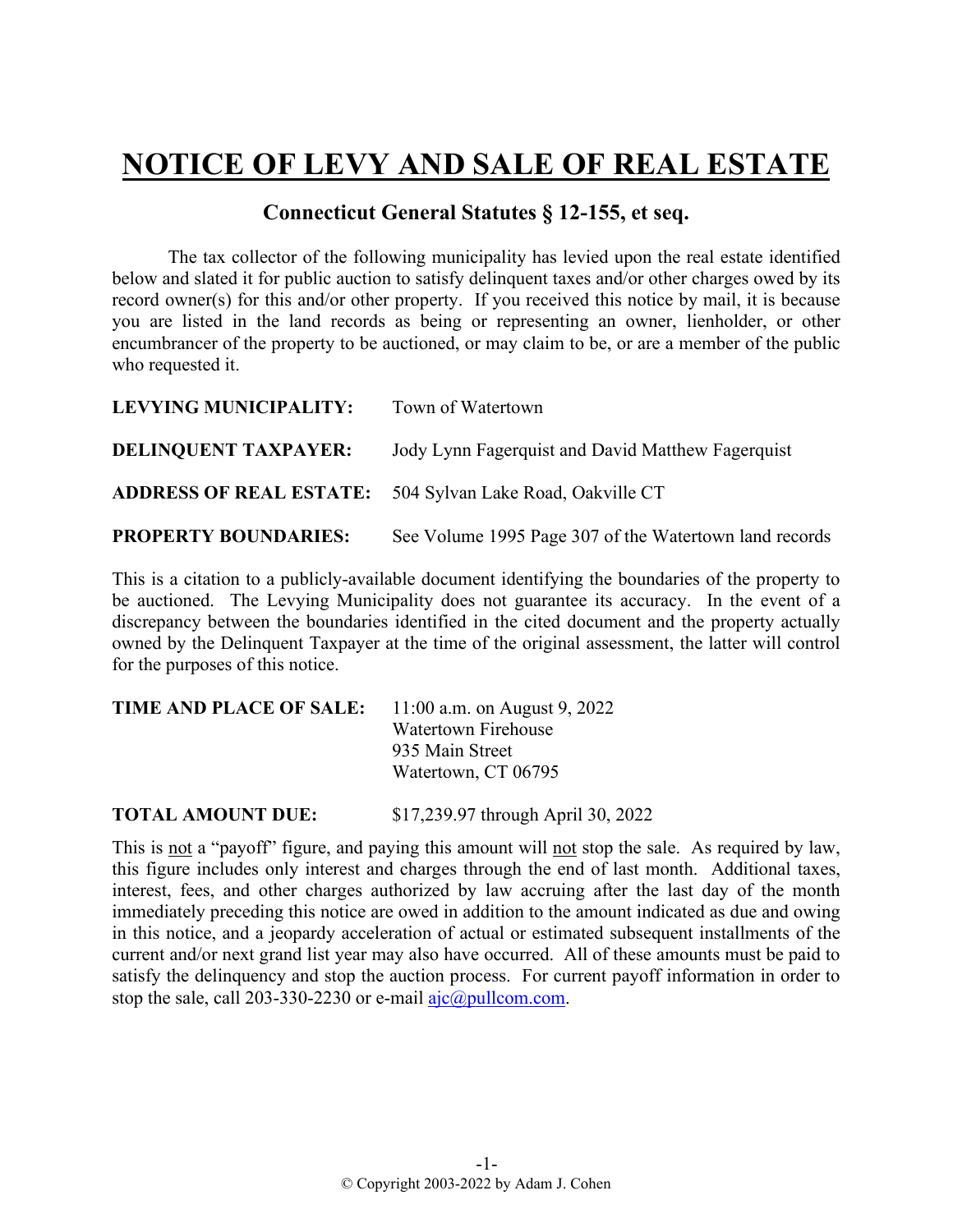**SURVIVING ENCUMBRANCES:** This property will be sold "free and clear" to the winning bidder subject only to: (1) taxes and water/sewer charges laid by the levying municipality which were not yet due and payable at the time of the levy, which is the date accompanying the signature on the first notice of this sale filed in the land records, except as are recovered from the sale; (2) the accrued taxes and water/sewer charges of any other governmental authority against this property; (3) any federal lien recorded until 30 days before the date which is six months after the auction date, except as extinguished pursuant to federal law; (4) easements, covenants and restrictions in favor of other parcels of land predating the time of the levy; (5) solely to the extent any of the delinquencies identified above was assessed on property other than the property to be sold, all encumbrances perfected before this notice was recorded; (6) interests exempt from levy and sale under the Constitution and laws of the United States; (7) the interest of any person or such person's predecessors in title for whom notice of the sale was not sent as required by law, and who had a right to such notice, and who did not in fact know of it within six months thereafter; (8) any monetary encumbrance recorded between May 17, 2022 and the date the first notice of this sale was filed in the land records, unless its holder is notified of the tax sale as required by law or in fact knew of it within six months thereafter; (9) any other interest not foreclosed by this tax sale procedure under state law; and (10) the effect of any federal, state, or local law and the restrictions and conditions in the tax sale notices and announced at the auction.

**PERSONS TO WHOM THIS NOTICE IS SENT:** The following persons are, or may claim to be, or may represent, the known holders of choate interests which will be affected by the sale. Absent payment in full before the auction or valid redemption within six months thereafter, the respective titles, mortgages, liens, restraints on alienation, and other encumbrances in this property in favor of all persons with actual or constructive notice thereof shall be extinguished.

Jody Lynn Fagerquist and David Matthew Fagerquist 504 Sylvan Lake Road Oakville, CT 06779